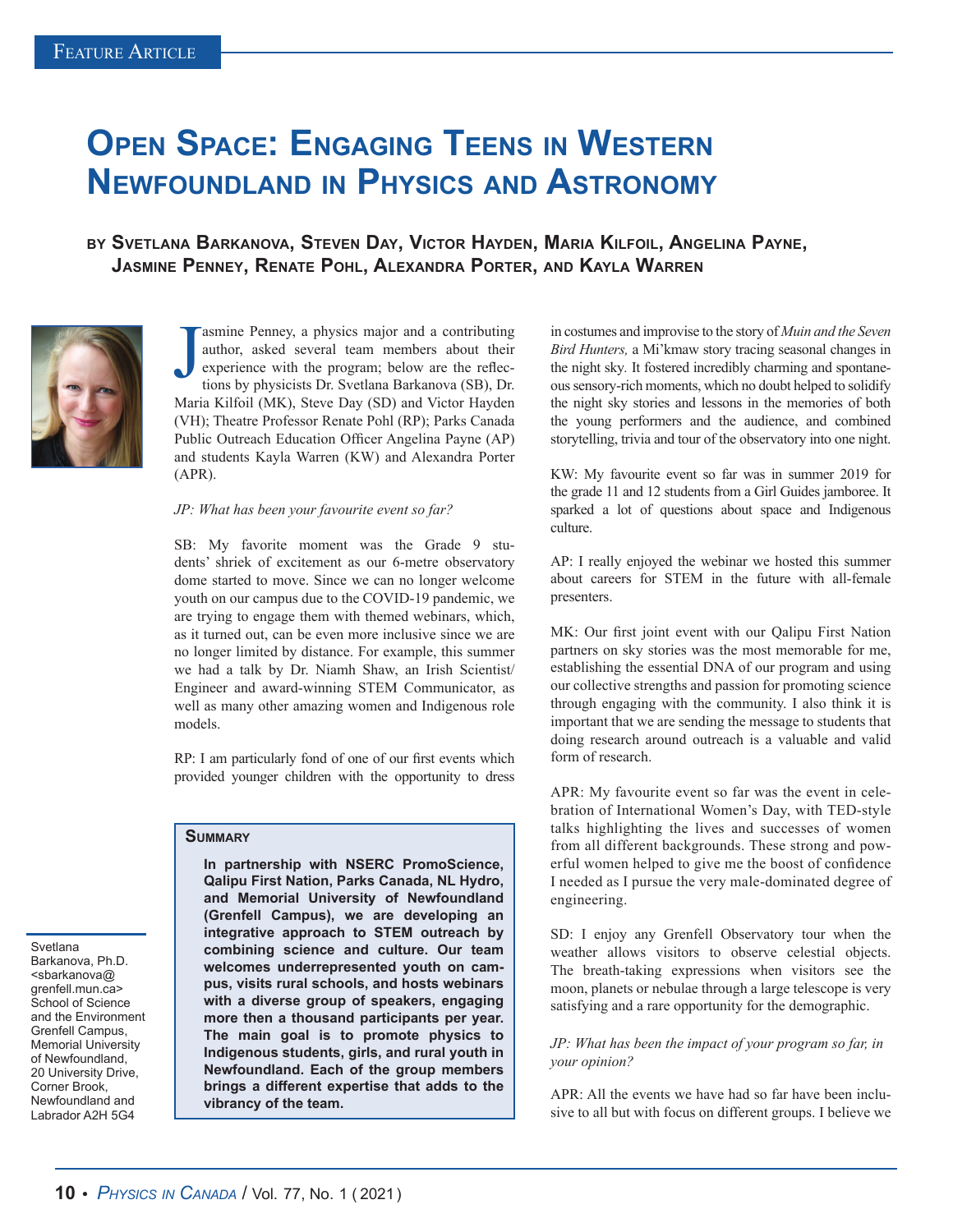have gotten our foot in the door with promoting physics to girls and Indigenous students, but I think the next step should be to better reach rural youth by working to overcome the barrier of travel [costs and time].

SB: Our joint events with community partners featuring Indigenous sky stories were especially popular, and I feel we are doing quite well featuring female role models. Reaching rural youth (truly remote, in our case) is more of a challenge, but we are working on that by investigating online delivery modes. Since we cannot travel anyway due to the COVID-19 pandemic, we are running a webinar series, which is even better for reaching all youth.

MK: With the help of our community partners, we have been expanding the network in schools that we need to reach rural youth. We have already seen an increase in youth in remote communities inquiring about programs in science, and we have had students connect with administrators of programs in Canada that they did not even know existed previously, such as Science North.

RP: Our events in the park, ongoing school tours and minilectures, focused Indigenous cultural events (*A Stellar Night with Muin* and *Sky Stories*), and *Spooky Space* (a Hallowe'en event) have all felt successful in terms of attendance, level of engagement, and general enjoyment. Some of the engagement has been second-hand, with parents attending public events. Time will tell whether these students eventually choose STEM careers, but I do believe that we have enhanced their experience of science through these in-person events.

VH: It takes time to begin to break down the misconceptions and societal norms. There is quite a lot of resistance to change, the so-called "It was good enough for…" effect. A lot of individuals hold beliefs that "because I am a …" they must fall into a certain category/lifestyle and that is that. Helping people understand that yes, they can do it if they try has always been important to me.

KW: We could have an even better impact with better promotion. I help to manage the Facebook and Instagram pages for our team and share pictures and articles promoting women and Indigenous people in science.

#### *JP: What do you think was the main impact of community partnerships?*

VH: Partnerships open new avenues to expand beyond the school environment and allow for the interaction of ourselves and students in a different atmosphere. We lose some of the constraints on our programs through partnerships, whether that be time or material coverage. Connecting with community groups allows us to expand and target specific groups who may be too nervous or intimidated in other situations. If we can relate our promotion of science to the subject that binds the community

group together then it becomes far easier to encourage members of that group to at least think about a career in the sciences.

KW: Community partners have aided our success by giving us access to educational and material resources. The Qalipu First Nation partnership helped to gain insight into Mi'kmaq culture and diversify our presentations by incorporating traditional sky stories. The Makerspace allowed for the creation of materials to aid our presentations such as a fabric programable Orion to show constellations and circuits. And with Parks Canada, I was able to teach children about nocturnal ecology during a camping event.

AP: I think it broadens the perspective and the reach. We would not be able to engage so many Indigenous students without connecting with them through Qalipu First Nation.

MK: One of the things that really interests me is what sort of future are we creating for the next generation. I think we often don't think as farsighted as we might about the future of our country. The community partnerships have made our events stronger because the Qalipu and Parks Canada partners do think farsighted, at their core. These partnerships have brought together all the different resources and networks we all can draw on.

APR: Community partnerships have helped illustrate that science is applicable almost everywhere, not just in your science class. Bringing different organizations together allows for the combination of a vast variety of themes. Joining forces in the community has helped to amplify the idea that science is a broad and extensive subject to those youth that may not realize it yet.

RP: Our partnership with Qalipu First Nation has been invaluable in contributing Indigenous voices, stories, and culture to aid in connecting with Indigenous students. Parks Canada got students out of the classroom and viewing the dark sky, while a local youth theatre group provided a creative mechanism to connect Indigenous culture with astronomy. Team and student volunteers at Grenfell campus led observatory tours and activities combining art and the physics of the EM spectrum and colour. These partnerships have helped to add creativity and a wider cultural perspective, both of which aid science promotion through positive emotional experiences attached to the learning/ memory experience.

### *JP: What have you learned from your experience with this project?*

AP: In my experience, I have learned the importance of community partnerships to promote awareness and inspire participation through as many channels as possible. I also really value the connection between traditional Indigenous ways of knowing and modern science.

MK: Our community partners have been a source of learning and inspiration to me. As well, the degree of positive response from female role model presenters to whom we have reached